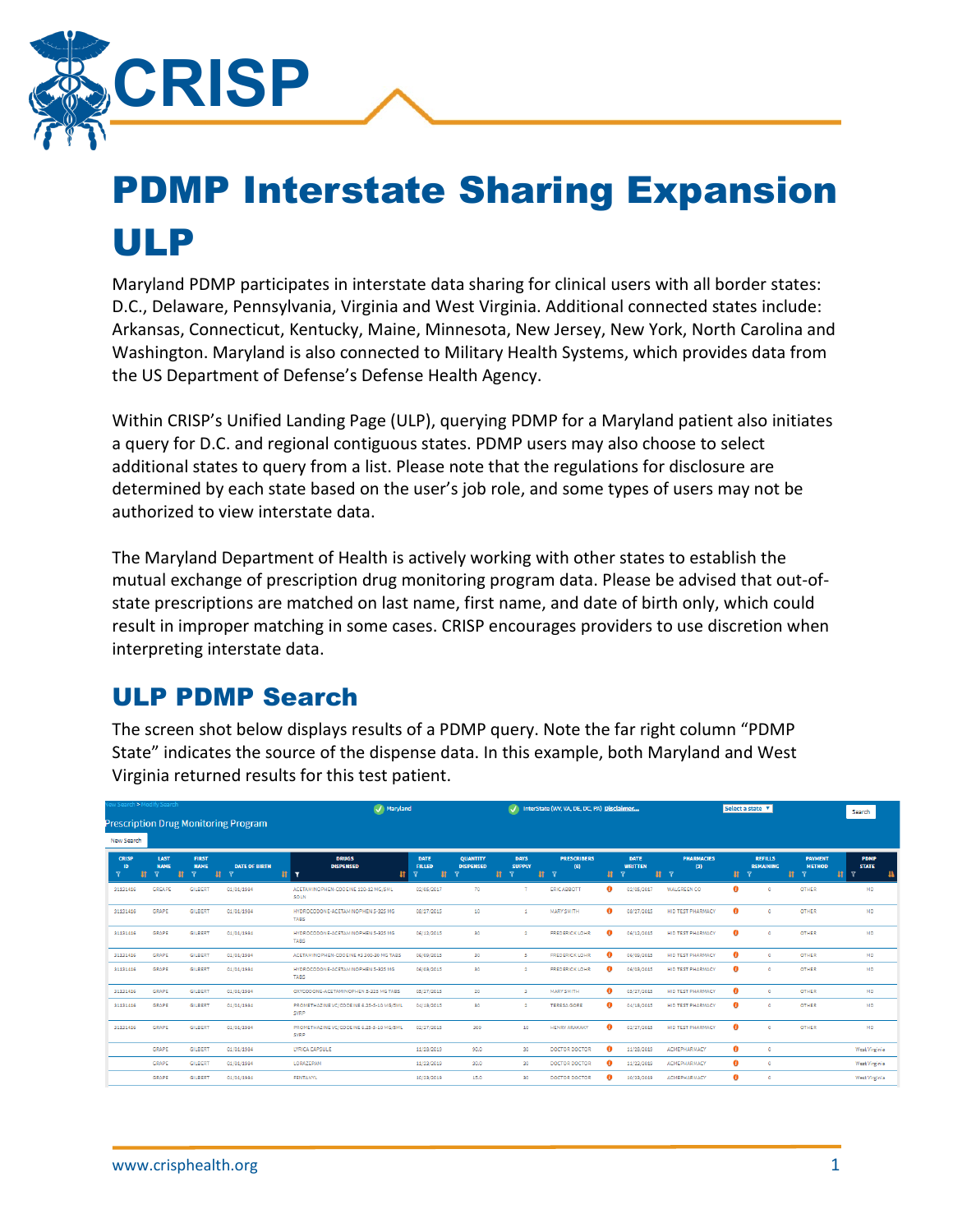

To select additional states where the patient may have received CDS, click **Select a state** and a dropdown list will display all states with a live connection to Maryland. Click the checkbox to the left of one or more specific states, or use the **Select All** option (only if necessary to make a very broad query). Once selection is complete, click the **Search** button to initiate the additional interstate query.

|                 |    | InterState (WV, VA, DE, DC, PA) Disclaimer |                   |                                     | Select a state v |                                | Search                                                                          |    |                                      |    |                                  |
|-----------------|----|--------------------------------------------|-------------------|-------------------------------------|------------------|--------------------------------|---------------------------------------------------------------------------------|----|--------------------------------------|----|----------------------------------|
|                 |    |                                            |                   |                                     |                  |                                | <b>Select All</b><br>Clear<br>Military Health System<br>Arkansas<br>Connecticut |    |                                      |    |                                  |
| <b>MME</b><br>ᡪ | 1t | <b>PRESCRIBERS</b><br>(3)<br>্য            | 1t                | <b>DATE</b><br><b>WRITTEN</b><br>্ব | IJ               | <b>PHARMACIES</b><br>(2)<br>্ব | $\Box$ Kentucky<br>$\Box$ Maine<br>Minnesota<br>New Jersey                      | IJ | <b>PAYMENT</b><br><b>METHOD</b><br>7 | IJ | <b>PDMP</b><br><b>STATE</b><br>7 |
| 50              |    | <b>MARY SMITH</b>                          | O<br>$\mathbf{r}$ | 05/27/2015<br>All Car               |                  | <b>HID TEST PHARMAC'</b>       | $\Box$ New York<br>North Carolina<br>$\Box$ Washington                          |    | <b>OTHER</b>                         |    | MD                               |

If any dispenses are returned from the additional states, those are displayed along with the Maryland and regional results. **Note any filters previously applied are still in effect**, so it can be helpful to clear all filters prior to searching additional states. Now the PDMP state column indicates we have data from Military Health Systems in addition to Maryland and West Virginia. To see results for specific states only, use the filter option for the PDMP STATE column.

| w Search > Modify Search<br>V Maryland |                                        |                                                             |                                                 |                                                         |                            | / InterState (WV, VA, DE, DC, PA) Disclaimer                        |                                                              |                                             |             |                                                               |                                                     |           | V Select a state <b>v</b>                                     |                                                                  |               |                             |  |
|----------------------------------------|----------------------------------------|-------------------------------------------------------------|-------------------------------------------------|---------------------------------------------------------|----------------------------|---------------------------------------------------------------------|--------------------------------------------------------------|---------------------------------------------|-------------|---------------------------------------------------------------|-----------------------------------------------------|-----------|---------------------------------------------------------------|------------------------------------------------------------------|---------------|-----------------------------|--|
|                                        |                                        |                                                             | Prescription Drug Monitoring Program            |                                                         |                            |                                                                     |                                                              |                                             |             |                                                               |                                                     |           |                                                               |                                                                  |               |                             |  |
| New Search                             |                                        |                                                             |                                                 |                                                         |                            |                                                                     |                                                              |                                             |             |                                                               |                                                     |           |                                                               |                                                                  |               |                             |  |
| <b>CRISP</b><br><b>ID</b><br>Ħ<br>Y    | LAST<br><b>NAME</b><br><b>Y</b><br>-11 | <b>FIRST</b><br><b>NAME</b><br>n<br>$\overline{\mathbf{Y}}$ | <b>DATE OF BIRTH</b><br>$\overline{\mathbf{Y}}$ | <b>DRUGS</b><br><b>DISPENSED</b><br>Ⅲ ▼                 | DATE<br><b>FILLED</b><br>Ħ | <b>OUANTITY</b><br><b>DISPENSED</b><br>$\overline{\mathbf{Y}}$<br>n | <b>DAYS</b><br><b>SUPPLY</b><br>$\overline{\mathbf{Y}}$<br>n | <b>PRESCRIBERS</b><br>(9)<br>$\overline{Y}$ | <b>It</b>   | DATE<br><b>WRITTEN</b><br>$\overline{\mathbf{Y}}$<br><b>u</b> | <b>PHARMACIES</b><br>(6)<br>$\overline{\mathbf{Y}}$ | n         | <b>REFILLS</b><br><b>REMAINING</b><br>$\overline{\mathbf{Y}}$ | <b>PAYMENT</b><br><b>METHOD</b><br>a.<br>$\overline{\mathbf{Y}}$ | $   \cdot   $ | <b>PDMP</b><br><b>STATE</b> |  |
| 31131416                               | <b>GREAPE</b>                          | <b>GILBERT</b>                                              | 01/01/1984                                      | ACETAMINOPHEN-CODEINE 120-12 MG/5ML<br>SOLN             | 02/05/2017                 | 70                                                                  | Ŧ.                                                           | <b>ERIC ABBOTT</b>                          | $\bullet$   | 02/05/2017                                                    | <b>WALGREEN CO</b>                                  | $\bf{0}$  | $\theta$                                                      | <b>OTHER</b>                                                     |               | <b>MD</b>                   |  |
| 31131416                               | GRAPE                                  | GILBERT                                                     | 01/01/1984                                      | HYDROCODONE-ACETAMINOPHEN 5-325 MG<br><b>TABS</b>       | 08/27/2015                 | 10                                                                  | $\mathbf{1}$                                                 | MARY SMITH                                  | $\bullet$   | 08/27/2015                                                    | HID TEST PHARMACY                                   | $\bf o$   | $\bullet$                                                     | <b>OTHER</b>                                                     |               | <b>MD</b>                   |  |
| 31131416                               | <b>GRAPE</b>                           | <b>GILBERT</b>                                              | 01/01/1984                                      | HYDROCODONE-ACETAMINOPHEN 5-325 MG<br><b>TABS</b>       | 06/12/2015                 | 30                                                                  | $\overline{a}$                                               | <b>FREDERICK LOHR</b>                       | $\bullet$   | 06/12/2015                                                    | HID TEST PHARMACY                                   | $\bf o$   | $\bullet$                                                     | <b>OTHER</b>                                                     |               | <b>MD</b>                   |  |
| 31131416                               | <b>GRAPE</b>                           | <b>GILBERT</b>                                              | 01/01/1984                                      | ACETAMINOPHEN-CODEINE #3 300-30 MG<br>TARS              | 06/09/2015                 | 30                                                                  | 5                                                            | <b>FREDERICK LOHR</b>                       | $\bullet$   | 06/09/2015                                                    | HID TEST PHARMACY                                   | $\bf{0}$  | $\bullet$                                                     | OTHER                                                            |               | <b>MD</b>                   |  |
| 31131416                               | GRAPE                                  | <b>GILBERT</b>                                              | 01/01/1984                                      | HYDROCODONE-ACETAMINOPHEN 5-325 MG<br><b>TARS</b>       | 06/03/2015                 | 30                                                                  | $\sigma$                                                     | FREDERICK LOHR                              | $\bullet$   | 06/03/2015                                                    | HID TEST PHARMACY                                   | $\bf{0}$  | $\alpha$                                                      | OTHER                                                            |               | <b>MD</b>                   |  |
| 31131416                               | <b>GRAPE</b>                           | <b>GILBERT</b>                                              | 01/01/1984                                      | OXYCODONE-ACETAMINOPHEN 5-325 MG<br><b>TABS</b>         | 05/27/2015                 | 20                                                                  | $\overline{a}$                                               | <b>MARY SMITH</b>                           | $\bf o$     | 05/27/2015                                                    | HID TEST PHARMACY                                   | $\bf o$   | $\circ$                                                       | <b>OTHER</b>                                                     |               | <b>MD</b>                   |  |
| 31131416                               | GRAPE                                  | <b>GILBERT</b>                                              | 01/01/1984                                      | PROMETHAZINE VC/CODEINE 6.25-5-10<br>MG/5ML SYRP        | 04/18/2015                 | 80                                                                  | $\overline{2}$                                               | <b>TERESA GORE</b>                          | $\bf o$     | 04/18/2015                                                    | HID TEST PHARMACY                                   | $\bf{0}$  | $\bullet$                                                     | <b>OTHER</b>                                                     |               | <b>MD</b>                   |  |
| 31131416                               | <b>GRAPE</b>                           | <b>GILBERT</b>                                              | 01/01/1984                                      | PROMETHAZINE VC/CODEINE 6.25-5-10<br><b>MG/SML SYRP</b> | 02/27/2015                 | 300                                                                 | 10                                                           | HENRY ARAKAKY                               | $\bullet$   | 02/27/2015                                                    | HID TEST PHARMACY                                   | $\bf{0}$  | $\alpha$                                                      | <b>OTHER</b>                                                     |               | <b>MD</b>                   |  |
|                                        | GRAPE                                  | <b>GILBERT</b>                                              | 01/01/1984                                      | ACETAMINOPHEN-COD #3 TABLET                             | 06/04/2019                 | 15.0                                                                | $\overline{2}$                                               | <b>MARKUS MARKUS</b>                        | $\bullet$   | 06/04/2019                                                    | SAN DG 32ND ST NS PHCY                              | $\bullet$ | $\bullet$                                                     |                                                                  |               | Military Health System      |  |
|                                        | GRAPE                                  | <b>GILBERT</b>                                              | 01/01/1984                                      | OXYCODONE-ACETAMINOPHEN 5-325                           | 06/04/2019                 | 20.0                                                                | $\overline{4}$                                               | MELANIE MELANIE O                           |             | 06/04/2019                                                    | TRAVIS 1ST FLR OP PHCY                              | $\bullet$ | $\bullet$                                                     |                                                                  |               | Military Health System      |  |
|                                        | GRAPE                                  | <b>GILBERT</b>                                              | 01/01/1984                                      | OXYCODONE-ACETAMINOPHEN 5-325                           | 06/04/2019                 | 20.0                                                                | $\overline{4}$                                               | MELANIE MELANIE O                           |             | 06/04/2019                                                    | TRAVIS 1ST FLR OP PHCY                              | $\bullet$ | $\bullet$                                                     |                                                                  |               | Military Health System      |  |
|                                        | GRAPE                                  | <b>GILBERT</b>                                              | 01/01/1984                                      | OXYCODONE-ACETAMINOPHEN 5-325                           | 06/03/2019                 | 8.0                                                                 | $\overline{4}$                                               | <b>CRAIG CRAIG</b>                          | $\bullet$   | 06/03/2019                                                    | BENNING MAIN OP PHCY                                | $\bf{0}$  | $\bullet$                                                     |                                                                  |               | Military Health System      |  |
|                                        | <b>GRAPE</b>                           | <b>GILBERT</b>                                              | 01/01/1984                                      | LYRICA CAPSULE                                          | 11/28/2019                 | 90.0                                                                | 30                                                           | <b>DOCTOR DOCTOR</b>                        | $\bullet$   | 11/28/2019                                                    | <b>ACMEPHARMACY</b>                                 | $\bf{0}$  | $\bullet$                                                     |                                                                  |               | West Virginia               |  |
|                                        | <b>GRAPE</b>                           | <b>GILBERT</b>                                              | 01/01/1984                                      | LORAZEPAM                                               | 11/23/2019                 | 30.0                                                                | 30                                                           | DOCTOR DOCTOR                               | $\bullet$   | 11/23/2019                                                    | <b>ACMEPHARMACY</b>                                 | $\bf{0}$  | $\bullet$                                                     |                                                                  |               | West Virginia               |  |
|                                        | <b>GRAPE</b>                           | <b>GILBERT</b>                                              | 01/01/1984                                      | <b>FENTANYL</b>                                         | 10/23/2019                 | 15.0                                                                | 30                                                           | <b>DOCTOR DOCTOR</b>                        | $\mathbf 0$ | 10/23/2019                                                    | <b>ACMEPHARMACY</b>                                 | $\bf{0}$  | $\bullet$                                                     |                                                                  |               | West Virginia               |  |